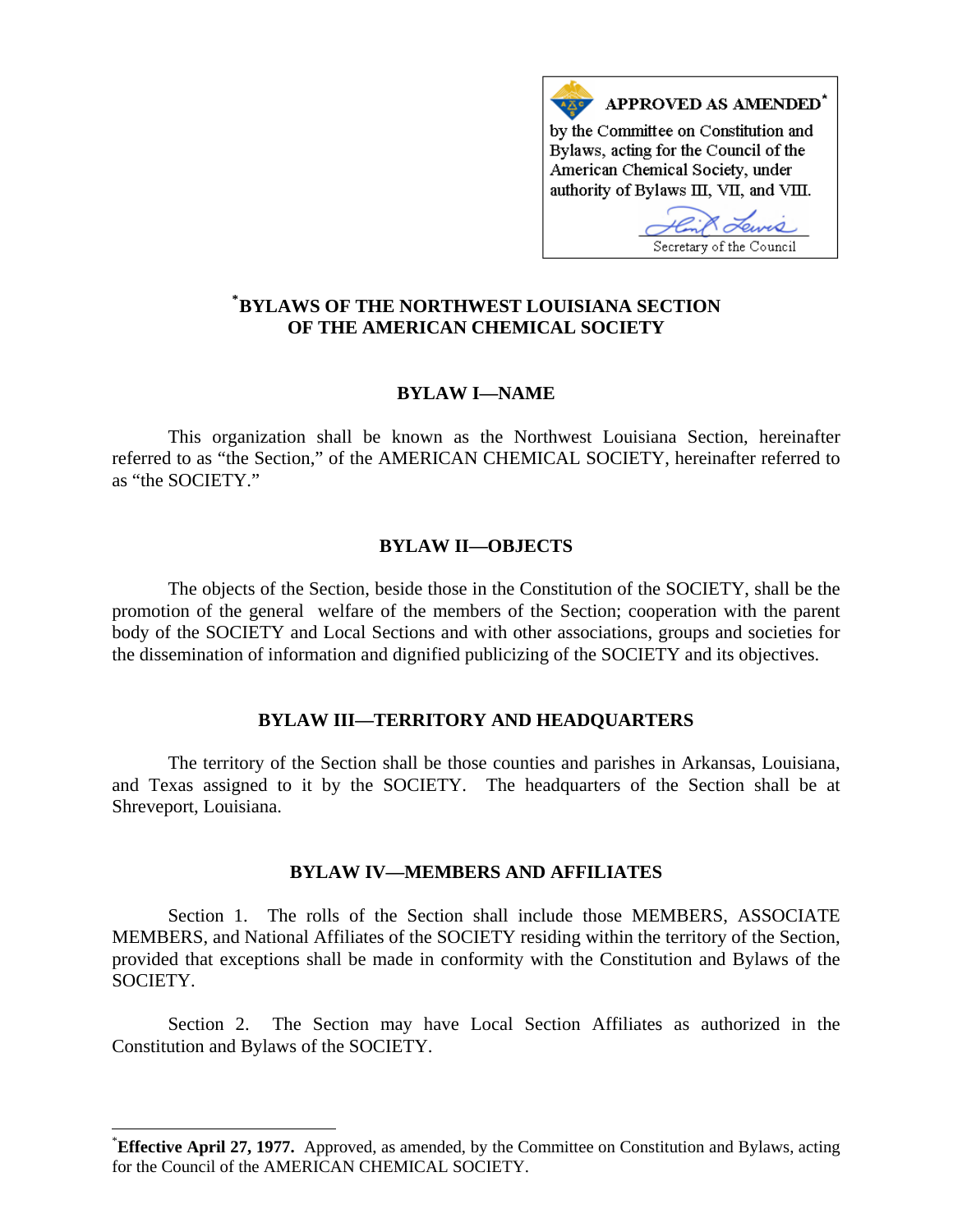Section 3. Members and affiliates shall have such rights and privileges as are accorded them by the Constitution and Bylaws of the SOCIETY.

#### **BYLAW V—ORGANIZATION**

Section 1. The officers of the Section shall be a Chair, Chair-Elect, Secretary and Treasurer. The offices of the Secretary and of Treasurer may be held by the same person.

Section 2. The Section shall have Councilors and Alternate Councilors as provided in the Constitution and Bylaws of the SOCIETY.

Section 3. There shall be an Executive Committee consisting of the officers of the Section, the immediate Past Chair, the Councilors, the Alternate Councilors and three membersat-large.

Section 4. All officers, Councilors, Alternate Councilors and other persons elected by the members shall be chosen from the MEMBERS.

### **BYLAW VI—MANNER OF ELECTION AND TERMS OF OFFICE**

Section 1. Elected officers of the Section shall serve for a term of one year, beginning on January  $1<sup>st</sup>$  or until their successors are elected. The Chair-Elect shall succeed to the office of Chair upon completion of his term of office.

Section 2. Councilors, Alternate Councilors, and Executive Committee members-at-large shall be elected for a term of three years beginning on January  $1<sup>st</sup>$ .

Section 3. In the event of a vacancy in the office of Chair, the Chair-Elect shall assume the added duties of the Chair for the unexpired term. All other vacancies shall be filled by the Executive Committee by interim appointment for the period up to the next annual election, at which time the Section shall choose a MEMBER to fill the unexpired term, if any. In the event the office of Chair-Elect is filled by such interim appointment, the Section shall elect both a Chair and Chair-Elect at its next annual election.

Section 4. Prior to September  $15<sup>th</sup>$  of each year, the Chair shall appoint a Nominating Committee of not less than three members, not officers of the Section, to provide a list of nominees for all elective offices to be filled January  $1<sup>st</sup>$ . Additional nominations may be made from the floor at the meeting at which the Nominating Committee submits its report, or names of nominees for each elective office may be submitted by any two members to the Chair of the Committee prior to printing of the ballots.

Section 5. The annual election of officers and other members of the Executive Committee shall begin by mail prior to October  $15<sup>th</sup>$ . The Chair shall appoint a Tally Committee of any three members, not officers or nominees for office, prior to mailing of ballots. The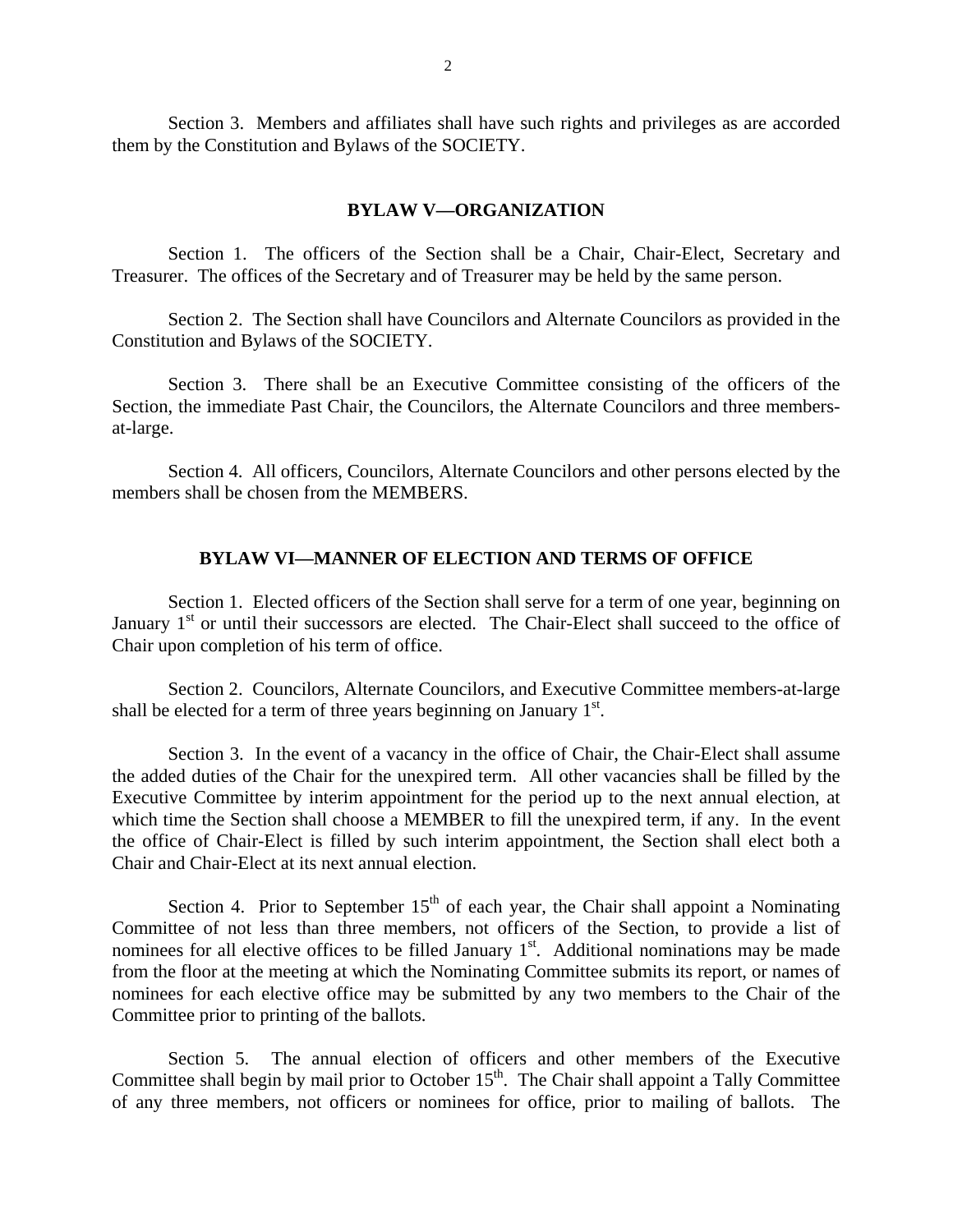Secretary shall transmit secret ballots listing the names of nominees to all members of the Section. The secret ballots from voting members, shall be received by the Chair of the Tally Committee by mail up to a designated date prior to November  $1<sup>st</sup>$ . The Tally Committee shall make a report of the election results at the next regular meeting. A person must receive a plurality of the returned ballots in order to be installed in an elective office. Councilors and Alternates may be selected from one list of nominees according to the votes received by each nominee. In case a second ballot is necessary, a second Tally Committee shall be appointed immediately and serve in the same manner as the first Tally Committee. The Secretary shall transmit the second secret ballots to all members with a request for their return to the Chair of the Tally Committee in time to allow for completion of the election by November  $15<sup>th</sup>$ . The newly elected MEMBERS shall be certified by the Secretary of the Section to the Executive Director of the SOCIETY as soon as the final election results have been determined and in any event not later than December 1<sup>st</sup>.

### **BYLAW VII—DUTIES OF OFFICERS AND EXECUTIVE COMMITTEE**

Section 1. The duties of the officers shall be those customarily performed by such officers, together with those responsibilities prescribed by the Constitution and Bylaws of the SOCIETY and by these bylaws and such other duties as may be assigned by the Executive Committee.

Section 2. The Chair of the Section shall serve as Chair of the Executive Committee and shall appoint all committees authorized in these bylaws or by the Executive Committee.

Section 3. The Executive Committee shall be the governing body of the Section and, as such, shall have full power to conduct, manage, and direct the business and affairs of the Section in accordance with the Constitution and Bylaws of the SOCIETY and these bylaws.

Section 4. The Treasurer shall receive and deposit all funds paid to the Section in the name of the Section and shall disburse funds of the Section for all authorized obligations of the Section.

### **BYLAW VIII—COMMITTEES**

Beside the Nominating Committee as provided in Bylaw VI, Section 4, and any other temporary committees, there shall be the following standing committees:

> Membership Program Publicity Professional and Economic Relations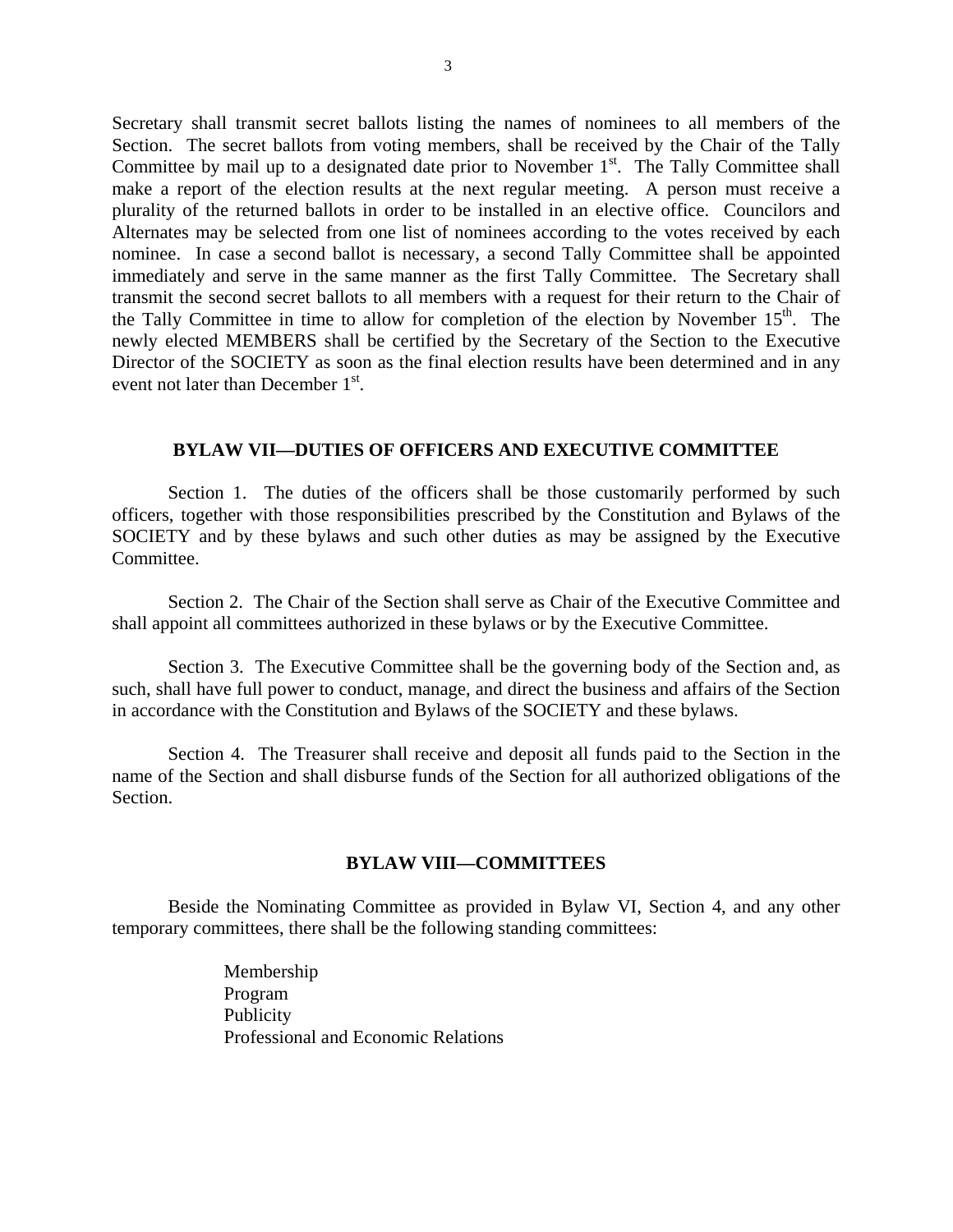Awards Southwest Regional Affairs

#### **BYLAW IX—MEETINGS**

Section 1. The Section shall hold not less than eight regular meetings each year, preferably monthly on the last Thursday of the month, at places designated by the Executive Committee.

Section 2. The Section may hold special meetings at the call of the Executive Committee or at the request of nine members of the Section. The notice of special meetings shall state the exact nature of the business to be transacted and no other business shall transpire at such meetings.

Section 3. Due notice of all meetings shall be sent by the Secretary to each member and affiliate of the Section and guests as the Executive Committee may decide. A quorum of members for all meetings of the Section shall consist of at least one-fourth of the members of the Section. In the absence of a quorum, all business meetings shall adjourn to a date.

Section 4. At the regular meetings of the Section, the order of business shall be as follows:

> Minutes of previous meeting, if called for Reports of officers Reports of committees Miscellaneous business Reading of papers Adjournment

The foregoing order of business may be suspended by a majority vote of the members present at a regular meeting. The rules of order in the conduct of Section meetings, not specifically provided in these bylaws, shall be *Robert's Rules of Order, Revised.*

Section 5. The Executive Committee shall meet upon due notice to its members at the call of the Chair or at the request of a majority of the members of the Committee. In the absence of a quorum, which shall be a majority of the Committee members, called meetings of the Executive Committee shall adjourn to a date.

### **BYLAW X—DUES, FUNDS AND DONATIONS**

Section 1. All assigned National Affiliates and members of the Section, except MEMBERS in emeritus status of the SOCIETY, may be assessed such annual Local Section dues as may be set by the Executive Committee.